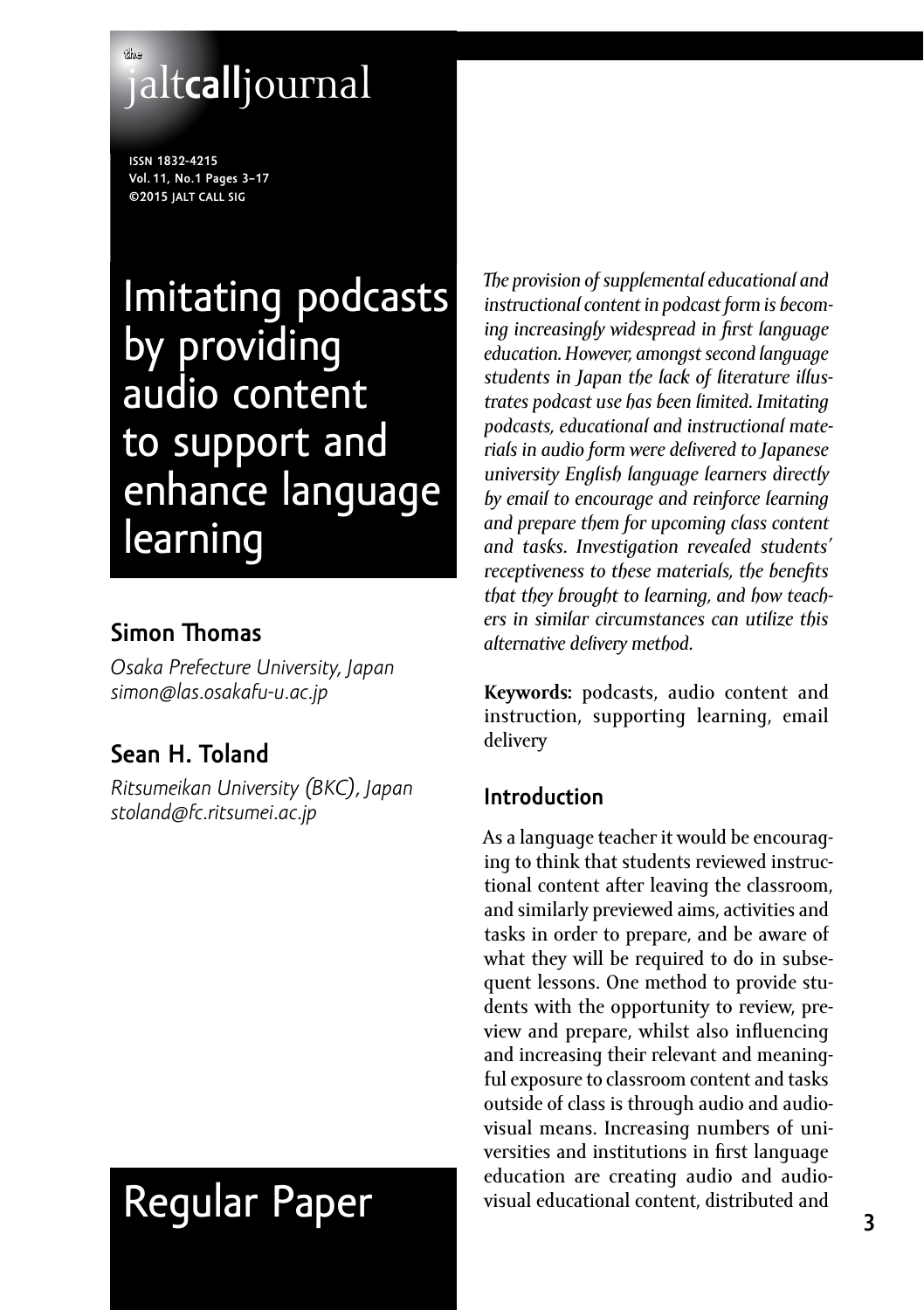synced to devices through podcasts, automated Really Simple Syndication (RSS), iTunes and iTunesU.

In their simplest form educational podcasts are audio files delivered from a source to students to support education. The literature will show there are benefits to providing these supplementary audio materials in first language education, though there is little mention of it in second language education in Japan.

In order to produce, provide, receive and use high quality audio and audio-visual podcasts, time-specific hardware, software and devices are required. Access to third party servers, Moodles, wikis or blogs may also be necessary in order to download the audio files, and compatible devices to receive and play podcasts are essential. These represent steps that may inhibit or deter the use of podcast materials.

#### *Context*

This research study investigated how, with minimal equipment and technical expertise, a simple method similar to creating and distributing a podcast could be employed in a communicative focused, project/task-based English language program at a Japanese university, and how students responded to it.

In each semester, students completed mini-projects, working through a cycle of weekly preparation activities before a final communicative task. These projects, activities and tasks were drawn from various resources so no textbook was prescribed, and project materials were distributed at the start of each cycle. These materials did not contain instructions for homework activities. After 10 lessons throughout one semester, three to five minute long digital MP3 audio files were made using a digital voice recorder or a smartphone application and delivered directly to students' email addresses. These audio files were not dissimilar to podcasts and had a high connection value with class content, and also a high instructional value by containing a brief review of the previous class, any homework instructions, or an example of an oral task that would be completed in the following lesson. The purpose of these audio files was to encourage and enable a review and preview, distribute instructions and increase students' exposure of language directly relevant to their lessons and projects. Students were not provided with details of the homework activities in class, and so it was necessary for them to listen to the audio files in order to receive these instructions. Despite the difference in format and delivery between podcasts and the audio content delivered to students in this study, taxonomies of podcasts illustrate that digital audio or audio-visual recordings can be used in education in several ways. They can also be termed coursecasts or lecture capture.

#### **Literature review**

#### *Educational and instructional podcasts in first language education*

**Positive aspects.** Learning experiences such as face-to-face lectures, discussion, and reading are augmented, enriched, and positively influenced by the use of educational podcasts (Kaplan-Leiserson, 2005; Lazzari, 2009; Walls *et al*., 2010). Despite the assertion that these methods of learning will not be replaced solely by podcasts (Fernandez, Simo, & Sallan, 2009; Kaplan-Leiserson, 2005; McKinney, Dyck & Luber, 2009; Ogawa, 2009), as the number of online and distance learning educational programs increases this concept may be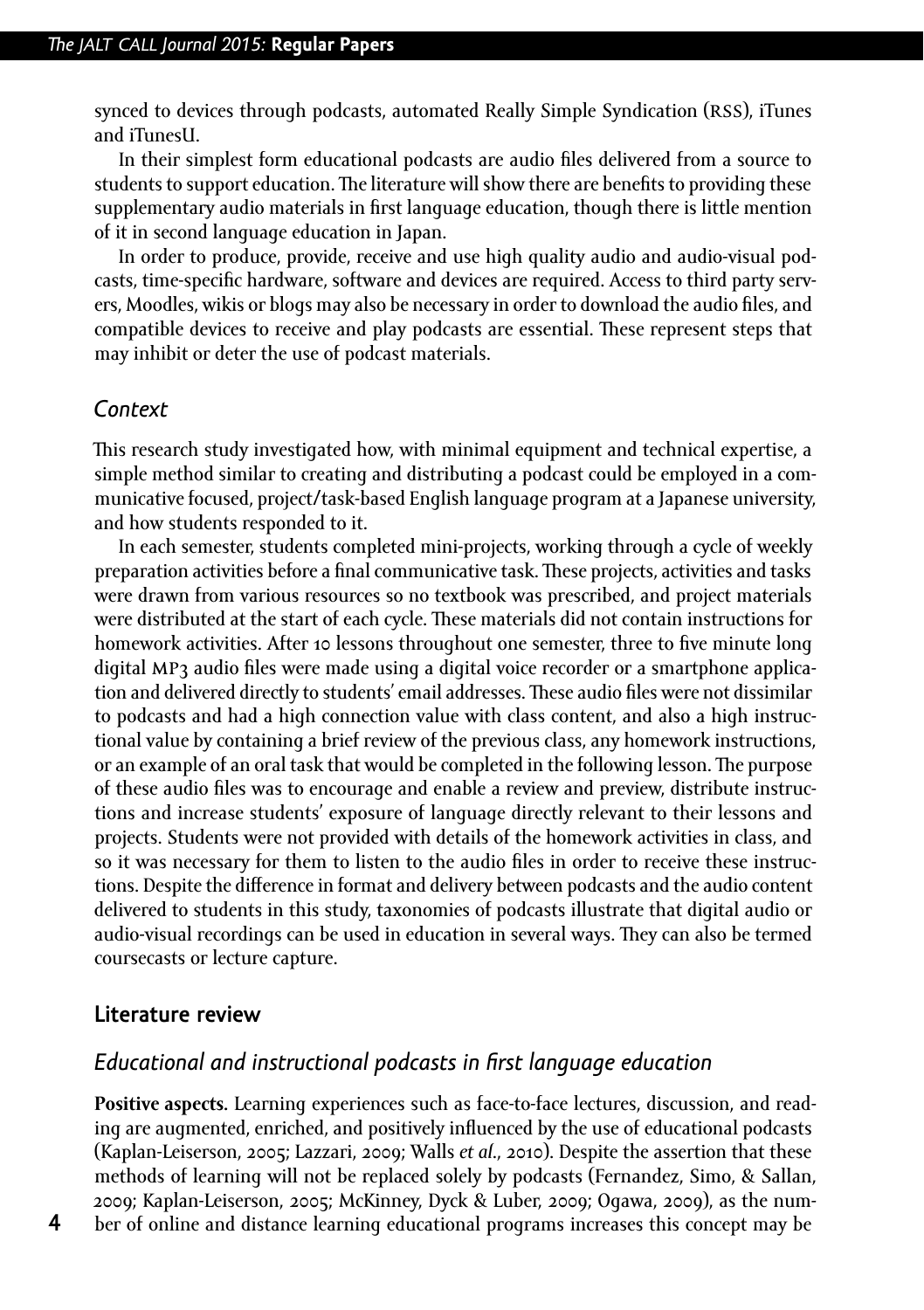challenged. Podcasts can provide substantial and repetitive audio lecture content, audiovisual slides and demonstrations, supplementary materials, or instructional guidelines (Carvalho, Aguiar & Maciel, 2009; McGarr, 2009; Walls *et al*., 2010).

Distributed ahead of lessons, podcasts have been used to distribute and scaffold new or pre-class concepts (Acquaro & Fadjo, 2008; Zeiller, 2009), generate interest and prepare students for class discussion topics (Caralho *et al*., 2009). Following classes they have been utilized to supply supplemental and review content to reinforce learning (Acquaro & Fadjo, 2008; Belanger, 2005; Earp, Belanger, & O'Brien, 2006; McCarty, 2007; Zeiller, 2009), share announcements, and describe homework assignments (Gribbins, 2007; Pownell, 2006). This allows classroom time to be restructured, creating more time in class for conversation, discussion and learning (Acquaro & Fadjo, 2008; Lonn, & Teasley, 2009).

The use of audio files by teachers in the form of podcasts has been linked to positive affects in motivation for learning (Fernandez *et al*., 2009; Oliver, 2005). Kushnir, Berry, Wyman, and Salajan (2011) report that students in their study believed podcasts helped with their understanding of material covered in lessons and subsequently wanted them to be provided by other courses they were taking. Larkin (2010) explains this desire for podcasts in education by suggesting that information they can contain can support the transformative nature of real learning. He rationalizes that this ensures educational content is not just simply conveyed, but also transformed into workable knowledge, although he gives no support or further explanation for this. There are also claims that the auditory style of podcasts can benefit students due to their ability to listen repeatedly at their own pace (Diem, 2005; Fernandez et al., 2009; McCombs & Liu, 2007; Kushnir *et al*., 2011; Vajoczki, Watt, Marquis, & Holshausen, 2010). This can assist students with differing learning styles or disabilities to adapt and use the materials as needed.

**Language learning.** Language learning has been identified as one of the disciplines most likely to benefit from the integration and use of podcasts (Abdous, Camarena, & Facer, 2009; Walls *et al.*, 2010). Provided to language learners either ahead of, or following classes they can be used to bring authentic materials and cultural experiences to students. These can be reviewed as many times as is necessary (Anzai, 2007; Chinnery, 2006; Evans, 2008; Holden & Westfall, 2010; Kaplan-Leiserson, 2005; Kemp, Myers, Campbell, & Pratt, 2010; Lazzari, 2009; Lonn & Teasley, 2009; McCarty, 2006; Vajoczki *et al.*, 2010; Walls *et al.*, 2010). For students who missed class through absence, or missed information in class through distraction or a lack of full understanding, listening to podcasts can also act as a method of review (McCarty, 2006; McCombs & Liu, 2007; Ogawa, 2009). To gain the maximum benefit from podcasted audio content McKinney, Dyck, and Luber (2009) and Lister (2006) specify that students should take notes and listen several times rather than just listening once, and materials of this type allow learning to be done at a student's own pace.

If podcasted materials can be recorded using the personable feature of the teacher's voice they can be described as a "high touch learning material" (Schlosser & Burmeister, 2006; Sloan, 2006). "High touch" may refer to the ability of the teacher's voice to provide familiarity. This can capture students' attention and make instruction more interesting. It can also increase feelings of contact and improve relationships between the students and teacher (Fernandez, Simo, & Sallan, 2009), as well as reduce possible feelings of isolation that some learners may experience. This can promote social presence and build students' sense of belonging to a learning community, and can be especially important within a distance education context (Chan & Lee, 2005; Lee & Chan, 2007; Salmon, Nie, & Edirisingha,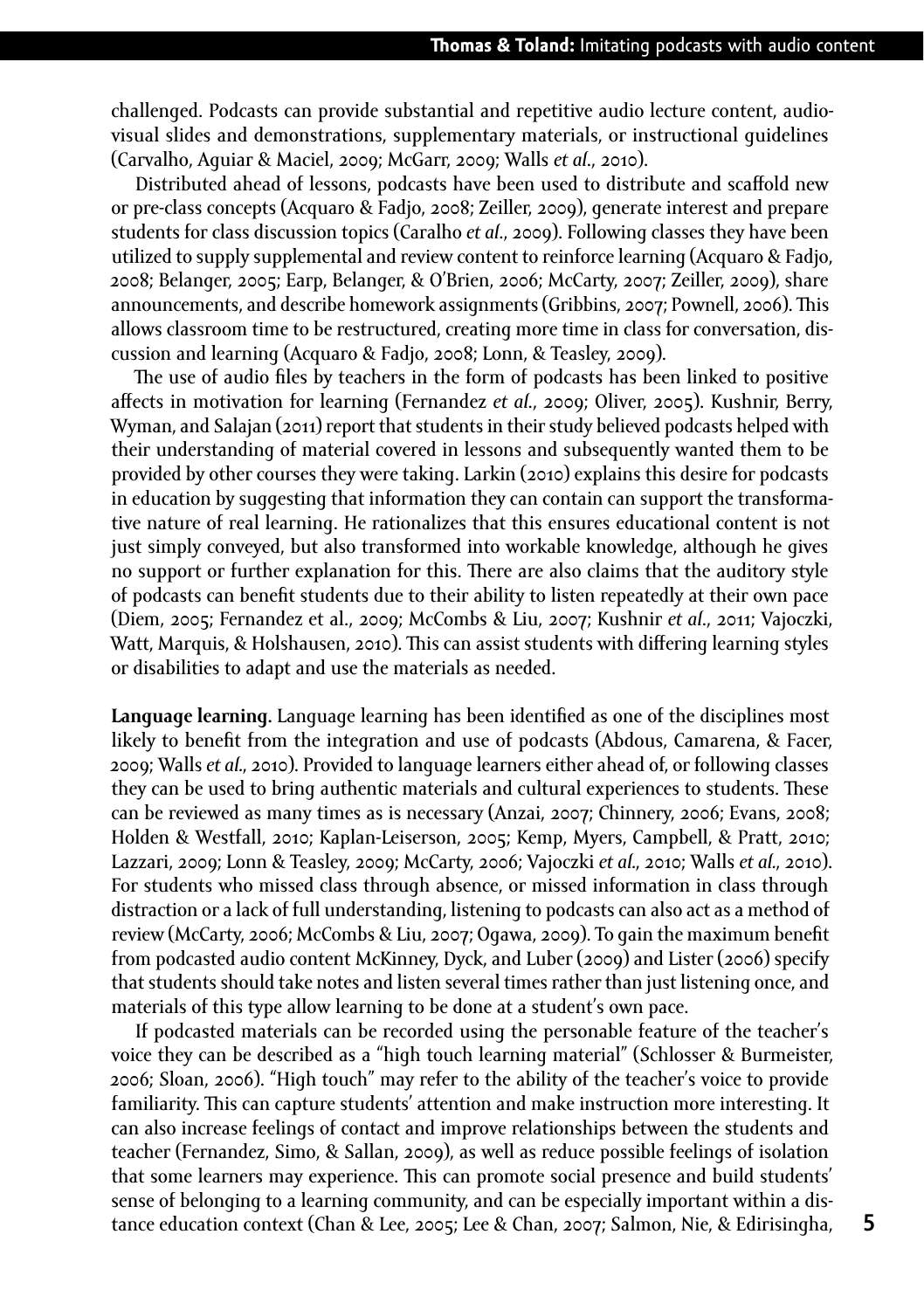2007). If made by the teacher, the speed of speech and the language used in the recording can also be moderated to the students' level in order to reduce any chances of misunderstanding or misinterpretation.

**Negative aspects of educational and instructional audio podcasts.** Despite the positive aspects of the provision and use of audio educational and instructional content the benefits of podcasts are still in doubt. They have not been shown to have a significantly positive impact on learning in students in comparison to students who have not used podcasts (Kemp *et al.*, 2010; Lazzari, 2009; Kushnir *et al*. 2011; Schlosser & Burmeister (2006), Vajoczki *et al.*, 2010). Audio podcasts are only able to touch on the following three learning domains: auditory, cognitive and a weak physical domain (Lister, 2006). Not accessing the verbal or visual domains is highlighted as a weakness in instructional strategies that do not suit or meet all learning styles (Holden & Westfall, 2010). Time available to students will also affect their ability to listen to podcasts. Lister (2006) claims that there are no shortcuts to listening and students have to listen to whole podcasts, unable to identify and skip forward to the most important or relevant content. Students also viewed listening to podcasts as extra work that can contribute to cognitive overload (Walls *et al*., 2010) and eat into their private time, when often they have other activities that cause them to forget to listen (Ogawa, 2009).

Podcasts have been praised as an anytime, anywhere educational tool (Abdous, Facer, & Yen, 2011; Anzai, 2007; Evans, 2008; Fernandez, *et al.*, 2009; Pownell, 2006). In order for this time/place flexibility to occur however, students need to be aware of podcasts, their purpose and the devices that are needed to play them. Before the arrival of the smartphone these devices were portable digital audio players – iPods or MP3 players. Several institutions made these available to students (Belanger, 2005; Earp, Belanger, & O'Brien, 2006; McCarty, 2005), but without this provision students may have been reluctant to purchase the hardware needed to listen to podcasts. Even nowadays, the smartphone is not universal and students may still own older mobile devices that are unable to play podcasts. In a number of studies, students were found to have preferred listening to audio material on their desktop or laptop computers rather than an iPod or MP<sub>3</sub> player (Abdous *et al.*, 2009; Abdous *et al.*, 2012; Evans, 2008; Walls *et al.*, 2010) although these authors do not suggest reasons for this. It may be that the environment of a desktop or laptop allows students to multi-task while they listen, accessing other materials, information or applications. If this is accurate, in some cases sending audio directly to students via their email, circumventing the need to download from iTunesU, third party blogs or learning management systems may be a suitable method of delivery.

#### *Educational and instructional podcasts in Japan*

Specifically in Japan, the use of podcasts in second language education has been limited. Where they have been utilized students have held positive views towards their use to support lectures of a content-based EFL program using a third party podcasting blog to deliver the digital audio content (McCarty, 2007). Employing a third party podcasting blog meant that students did not need to purchase an expensive device such as an iPod or MP3 player and could access the podcast through an Internet website. Echoing previous mentioned advantages, these podcasts were found to have benefits for learners who had been absent,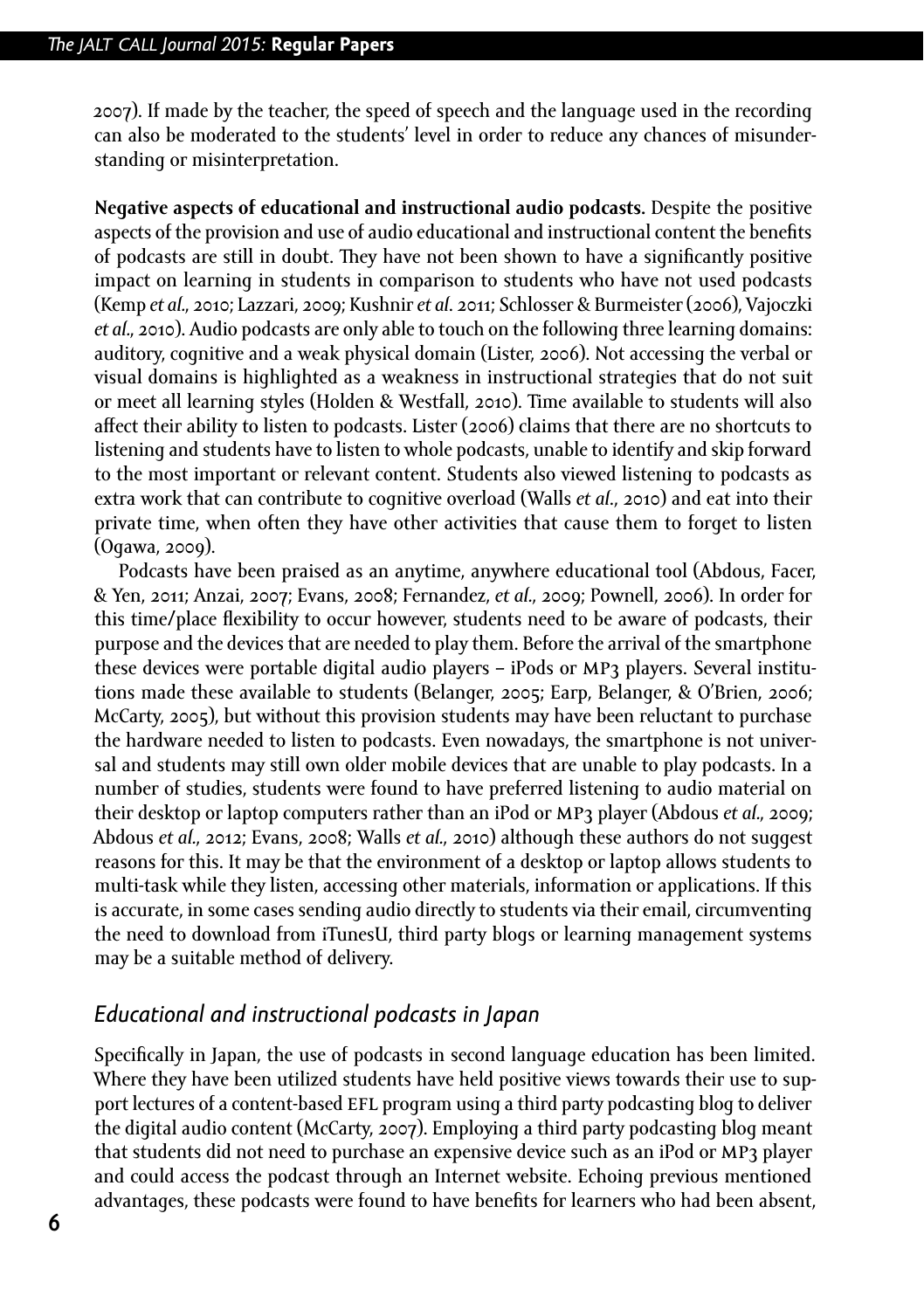wanted to review content, or had not understood parts of lectures clearly (McCarty, 2007). It is the intention of this research paper to expand on this research within Japan.

Having considered the literature, this study will investigate the following research question:

Ȼ How do Japanese university English language students respond to the use of educational and instructional digital audio files to support learning?

#### **Methodology**

Over a 16-week semester of a project/task-based English language program the class instructor made 10 three-to-five minute audio voice recordings from a prepared script, using either a digital voice recorder or a voice recorder application on a smartphone. These recordings were uploaded onto a personal computer and configured to MP3 format before being sent to students' university email addresses along with a short typed message. The message, written in English gave a short greeting, asked students about their week, instructed them to listen to the attached MP3 file, described the contents of the audio file, gave a short message of encouragement, and finally encouraged them to reply by email if they had any questions.

The MP<sub>3</sub> audio files were sent directly to students' email addresses for the following reasons:

- 1. All students are issued with a university domain email address that they are required to check regularly for administrative and class notices.
- 2. Due to the instructional nature of the audio files it was important that students received the audio files directly, rather than relying on them to access a third party podcasting blog, wiki or learning management system independently.
- 3. In a cursory investigation carried out in the first week of the semester all students identified that they had access to personal computers, while large numbers identified that they either did not know what a podcast was, or did not know how to access and download podcasts. In addition, some learners did not have devices that were able to play podcasts.
- 4. Homework and preparation tasks that students were required to do had to be typed and printed before submission. Accessing audio files on a pc would allow students to listen to the audio while also completing these tasks.

The audio files commonly served three purposes. These were to provide:

- 1. An oral review of the main language points and/or activities/tasks that were covered in the previous lesson.
- 2. Instructions for homework/preparation tasks to be completed for the next class.
- 3. An example of the oral task students would be asked to complete in the next class.

It is important to note that students were not provided with detailed instructions for homework/preparation tasks during regular class time. This was done so as to encourage them to listen to the audio files, and if necessary to seek ways to resolve any difficulties themselves, and to maximize the use of time for learning and classroom tasks.

The participants in this study  $(n = 69)$  were 21–22 year-old, second year students at a Japanese public university. They were spread between three classes, each studying in an oral English project/task based program with the same curriculum and syllabus. They are not English language majors and are in mixed level English ability classes.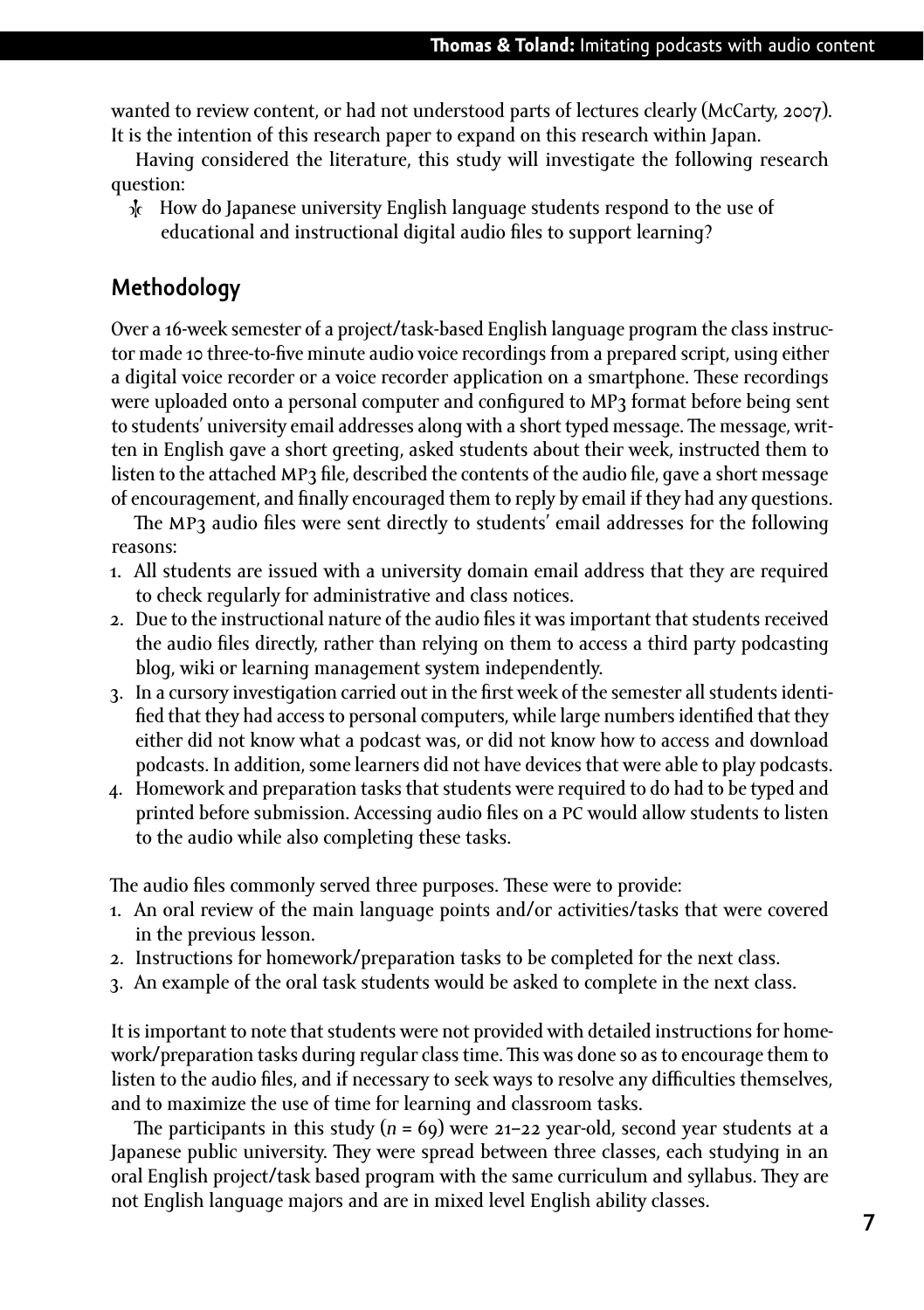#### **Methodology**

The approach used to investigate the opinions and experiences of the students is a short term, qualitative descriptive/exploratory study following the case study method as described by Creswell (2007), Nunan and Bailey (2009), Robson (2002), Simons (2009), and Yin (2009). Though not relying on lengthy periods in the field of ethnography or participant observation, Simons (2009) describes the strengths of a case study as flexible and not constrained by time or method and as a "process of conducting systematic, critical inquiry into a phenomenon of choice and generating understanding to contribute to cumulative public knowledge of the topic" (Simons, 2009, p.18). This approach was selected over others in order to examine in detail a contemporary phenomenon embedded within its real-life context (Yin, 2009).

The data collection process occurred in two phases using two different methods. The method at each phase was preceded by a pilot study using students not included in the total number of participants in this study but also studying in the same program. Each pilot study assessed the method of data collection against the research objectives, and subsequently any adaptations took place before the methods were used.

#### *Phase one: Interviews*

In week nine of the semester after receiving seven digital audio files, 18 students, spread equally between each of the three classes were given seven open-ended qualitative questions (Appendix A). Questions asked for opinions and attitudes towards the audio files and the content in audio form. These students were selected on the basis of information-orientated sampling (Flyvbjerg, 2006) and their perceived higher English language ability and capability to answer the questions verbally in English and respond to follow-up questions. In weeks 10 and 11, after time to think about and prepare their ideas, focused/structured interviews (Gray, 2009) with these students took place at a mutually agreed time and place. Interviews followed the pre-provided question format and included follow-up inquiry when needed. Interviews were ethically approved, took approximately 15 to 20 minutes each, were digitally recorded and transcribed. Participants were provided with interview transcriptions to approve, to reduce problems of bias or inaccurate articulation. According to Neuman (2014), "member checks" are an important part of a study because they ensure that the researcher has captured the participants' actual perspectives (p. 84). A thematic analysis using the web-based qualitative analysis tool Dedoose followed to categorize and label the interview responses into the groups that will be illustrated in the results. It is noted that the participants' responses to the researchers' questions may contain bias towards what participants think the researchers want to hear.

#### *Results of the interviews*

Besides revealing the students' attitudes and opinions towards receiving audio content and instruction, initial interviews also uncovered views towards the email delivery method. These perceptions were followed up in later interviews with three questions added to the initial seven (Appendix A). Although the email method of delivery is not covered in the literature review it does reflect an important aspect of the use of audio content and instruction in this context, and so the results will also be illustrated.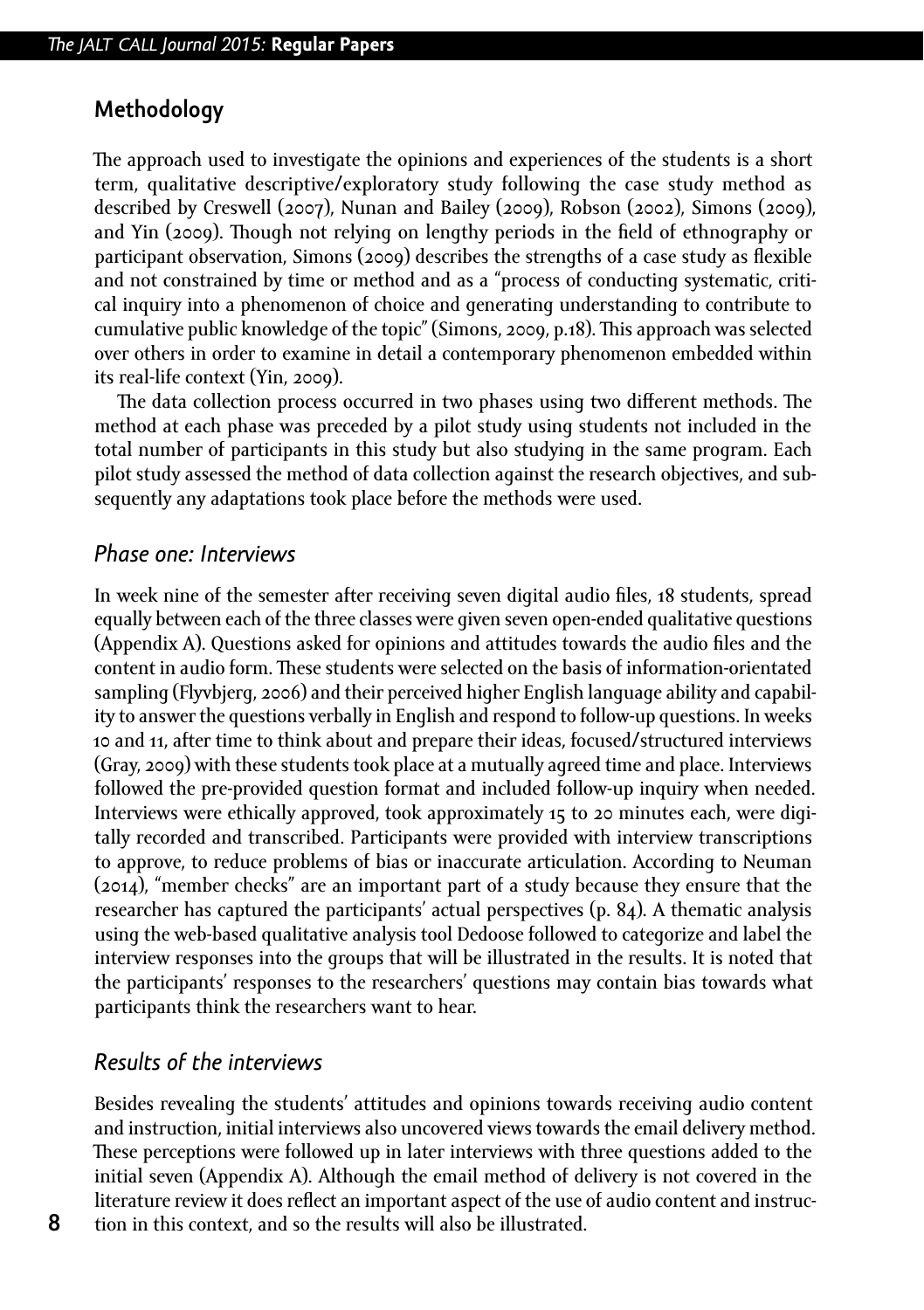#### *Phase two: Survey*

Following the interviews, in week 13, an anonymous, closed response, online survey in English was sent by email to all students  $(n = 69)$ . The survey mirrored the questions asked in the interviews. The closed response options contained answer categories discovered in the interviews and the literature and asked students to choose a response, or add their own. Three questions also addressed the topic of the email delivery method that was uncovered in the interviews. This survey method was used to corroborate, elaborate, complement or contradict the responses from the phase one interviews (Morgan, 1998, as cited in Brannan, 2005), or to offer new interpretations of the socially constructed accounts and meanings these students have developed towards the provision of digital audio educational and instructional content by email attachment delivery.

#### **Results**

The data from the interviews and the surveys in relation to the initial research question will first be illustrated side-by-side against the themes present in this research. Following this, the data recovered, concerning the email delivery method and the instructor's messages included in the email will also be illustrated. The data will be presented in the form of number of interviewees (*n* = 18) and percentage (%) of students who took part in the survey. It is noted as a limitation of this study that deeper, more significant use of statistical analysis is not used to analyze the survey data. However, the presentation of the results in this manner allows them to be compared directly side-by-side with the data retrieved in the interviews.

#### *Instructor's digital audio recording*

The speed and difficulty of the English language recorded in the audio was not a problem for 16 of the interviewees. Four said that they would prefer the speed to be faster and a large majority of the 69 survey respondents agreed with this. Only 10% of the total said that the speed was too fast, and 11% of the total that it was too difficult. This implies that 89% of students had no difficulty in understanding the audio content and the speed and language does not need to be graded to lower English language ability levels.

The biggest advantage that the audio provided students was the exposure and listening practice opportunity that it offered outside the classroom. Seventeen interviewees provided comments such as "*I think I can get a better ability of listening so it is really good for me,*" "*I think it's a good idea. This way we can hear native speaker speak and it will be good practice,*" and "*I can listen and improve my English so it is like an English class.*" Seventy-six percent of survey respondents also agreed that it offered greater opportunity to improve their listening ability.

#### *Audio as a method of review*

Asked about the review of lessons contained in the audio recording, six interviewees identified them as valuable. They identified the audio as being able to confirm or clarify the contents of the lessons for students present or absent, and gave comments similar to "*I can review the last class. Some student and sometimes me can't perfectly understand what you said in class, so review by audio file is useful.*" Elaborating on this, 68% of survey respondents identified that the reviews were a good summary of the last lesson and helped them remember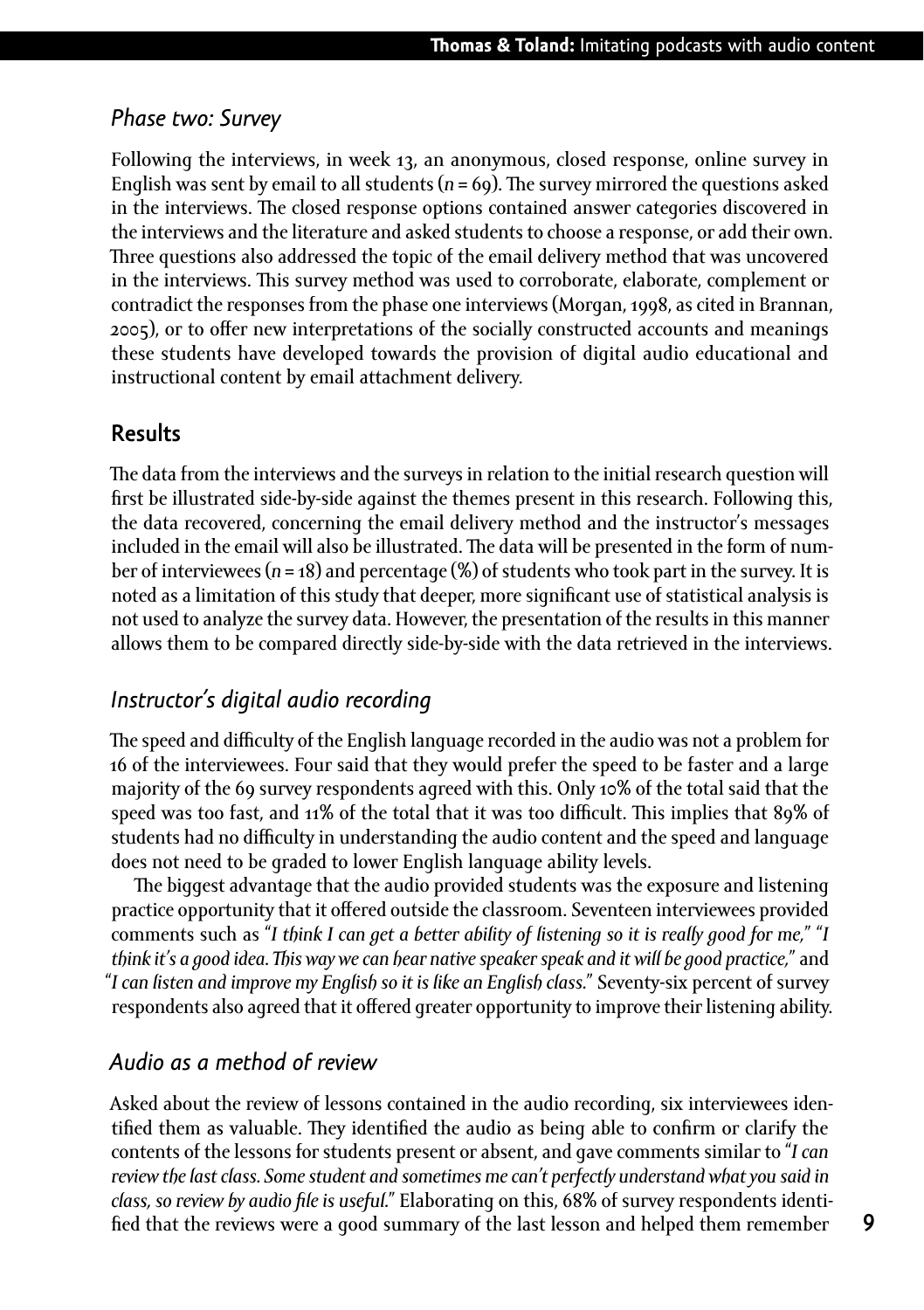what had been done. This review also helped 39% of respondents connect the previous and following lessons. Two interviewees and 8% of respondents said that the review was unnecessary. Interviewees reasoned this by saying they had been present and so knew the content, "*But about the review, I cannot agree, because I already know what we have done so it is a waste of time to hear last class review.*" If these responses can be attributed to the interviewees' perceived higher English language abilities then it may be that students with the higher proficiency need the audio review less than others. This would correlate with the literature identifying that second language students benefit from listening to audio reviews by catching information they missed in class through lack of full understanding.

#### *Audio as a method of instructional delivery and task preview*

As a preview and instructional tool, the audio helped 16 interviewees and 61% of survey respondents make a connection between the previous and the following lesson, and helped them to understand what they were to do. Two comments clarified this view "*It is helpful to listen to what we will do because then I can prepare my ideas,*" "*If I know what we are going to do I can have more time to think.*" Two interviewees identified instructions as being too fast and 24% of survey respondents said that they would prefer not to receive task instructions by audio. This identifies that 76% of students did not show direct opposition to an audio preview and instructional delivery. Disagreement was shown due to the difficulty students had fully understanding the instructions easily, and was illustrated by the following comments: "*If I can't understand the contents I don't know what to do or how to prepare for class*" and "*If I can't hear all the information I can't do the homework completely.*" In these cases, the students asked their classmates to clarify the contents of the audio to enable them to prepare. These learners did not identify return email as a method to ask the instructor questions or clarify instructions.

Eight interviewees and 47% of respondents indicated that although the audio was good listening practice they would also like some textual support to the audio. Two interviewees explained this with the following comments: "*There are no negative points but if you put a brief text description of what is in the audio file then it would help,*" "*Before opening the file I never know what is the homework so it is something mysterious so it is tough to listen. So I am never willing to open the audio file and so it is an obstacle and decline my motivation to do homework. If I have some audio and written file it will help because then the audio file is not so mysterious.*" The notion that students feel that textual support/scaffolding for the audio instructions would be beneficial challenges the use of a purely audio instructional delivery in this EFL context.

How the audio files assisted surveyed students in other ways related to language learning received only slight recognition. The highest rated response at 34% was that it assisted in learning English pronunciation. Learning useful vocabulary and expressions (11%), and practicing pronunciation and shadowing followed, all under 10%.

#### *The e-mail delivery system and instructor's email message*

Despite these themes not featuring in the literature review, they were identified in initial interviews and were considered to be of important enough relevance to be included in the results of the investigation.

Ten interviewees and 69% of survey respondents automatically received email alerts on their mobile devices when they received the instructor's email and then knew to check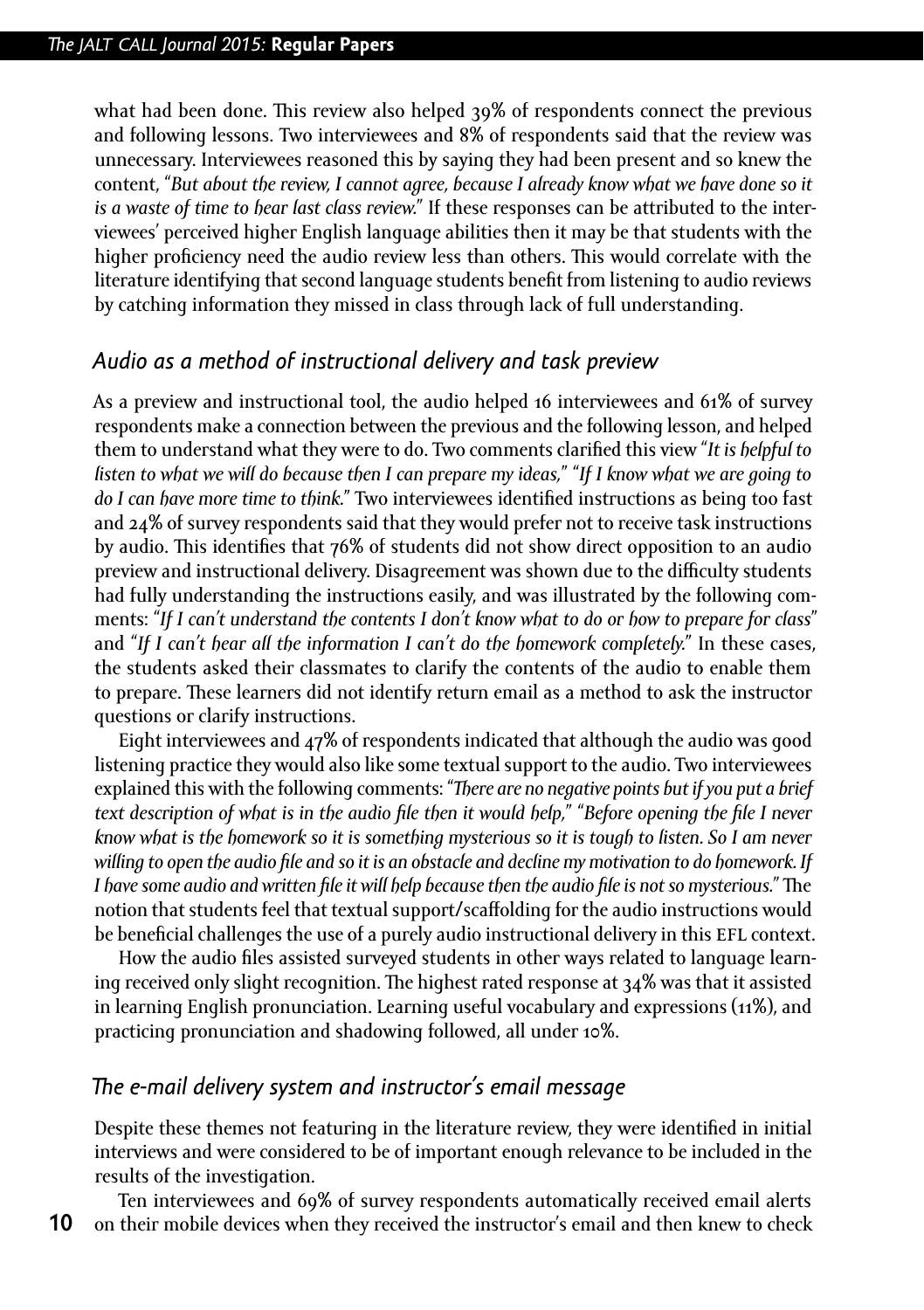their pc to listen to the audio files. The remaining students checked their email on their pc two or three times a week. However, three interviewees highlighted that they had only started doing this because they were receiving instructor's emails signifying a change to previous habits.

Prevalent attitudes across all interviewees were that checking pc-based email was troublesome and time-consuming, supporting the convenience of students' mobile devices for textual communication. Comments in interviews identifying this included: "*I usually don't use a computer. I always use my mobile phone so it is troublesome turning on, logging in and using email*" and "*I need to start up the pc and check my email and I feel it is troublesome*". One student summed up six other students' opinions by saying "*We don't have this service in other classes so we are not used to using computers and checking email for study, so it is troublesome.*" Sixty one percent of survey respondents supported this view, despite the students having to use a pc for homework preparation.

All students confirmed that they could not open and listen to the audio files on their mobile devices. The comments that PCs are troublesome to use could suggest mobile devices would be the preferred method for listening to the audio attachments if this was technically possible. However, students contradict this inference when asked how they would prefer to receive and listen to the audio files. Only one interviewee and 19% of survey respondents identified the mobile phone as their preference. The remaining students identified their home pcs as the best way to receive and listen to the audio files, even though it was troublesome to use. Students identified reasons for this as being that when they wanted to do their homework they were more likely to be in their homes where they could access the audio files on their computers and work in a quiet environment. It could also be suggested that this enabled students to separate their mobile device based social communications from their studies. In support of the use of pc email as a delivery system of audio files if they were to be continued, 13 interviewees and 85% of survey respondents identified pc email as the most convenient method to receive the audio. Another four interviewees and 11% of survey respondents identified a third party Internet website, such as a weblog or Wiki as the best way to receive audio, but could not specify a reason why. None of the interviewees and only one survey respondent identified the rss podcast delivery system as a preference. When asked specifically about a podcast delivery system, only two interviewees said they regularly listened to podcasts, three interviewees could not listen to podcasts on their mobile device, and seven interviewees said that they didn't know how to retrieve podcasts from the Internet. The remaining numbers did not know what a podcast was.

#### *Instructor's email textual message*

Despite the short length of the textual messages sent in the emails to students, they were seen as beneficial to improving reading skills according to ten interviewees and 77% of survey respondents, and for increasing motivation for learning through greater contact with English (eight interviewees and 42% of survey respondents). Small numbers of survey respondents identified the messages as enabling them to learn how to write an English email (27%) and as giving the opportunity to practice writing to the instructor (26%). None of the interviewees suggested these ideas. While the literature review identified audio as able to strengthen personal connections between instructors and students, the textual messages in this study produced a similar feeling in only two interviewees and 23% of respondents. This is identified through the comment "*I feel happier when you sent us email*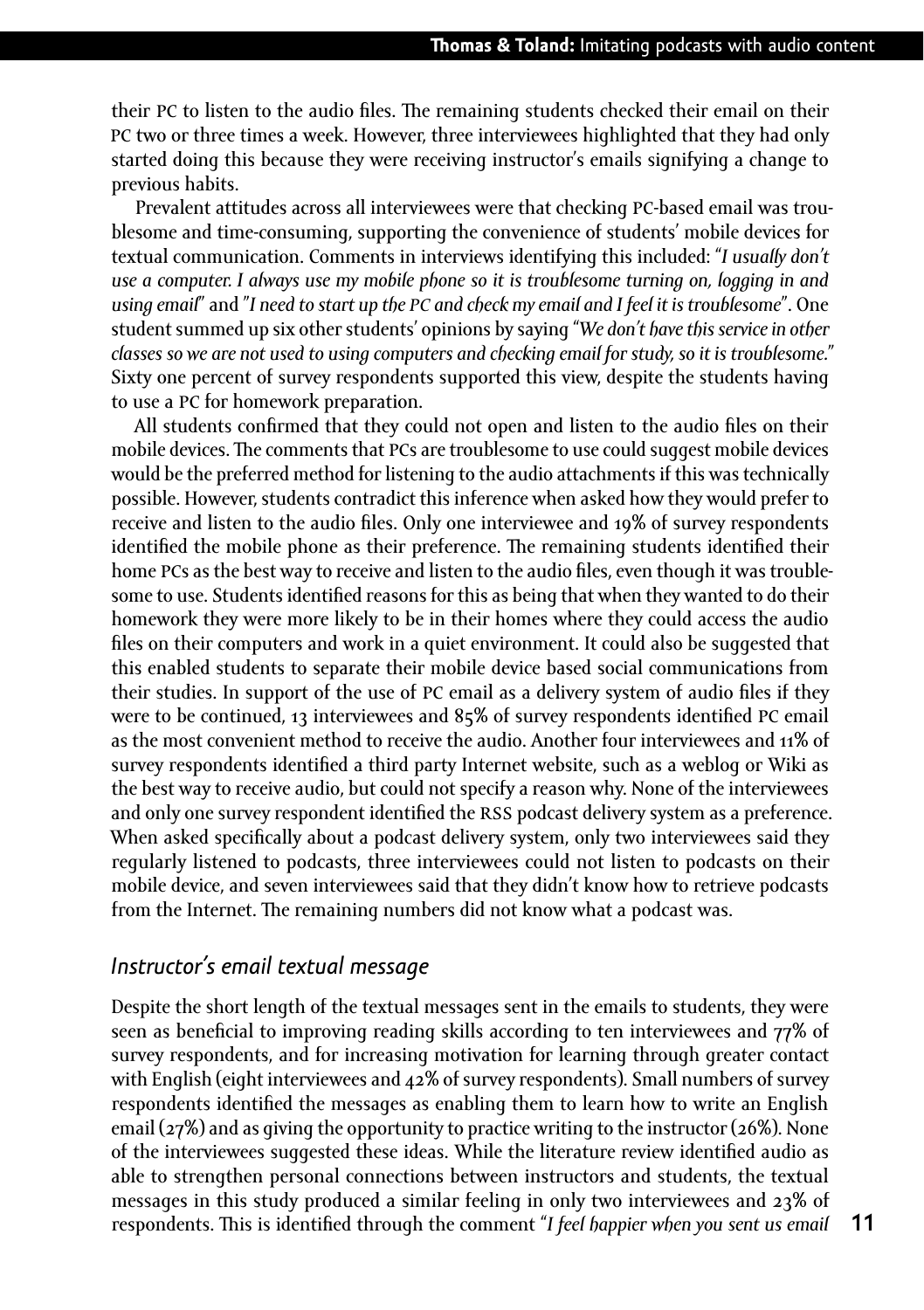*and we can see you care about us more than just giving us things in class, then it is easy to ask you questions.*"

#### *Do these students want the provision of audio educational and instructional audio content to continue?*

This investigation has uncovered students' responses and attitudes toward the provision of audio content. Despite the varied views towards the different functions of the content, 15 of the 18 interviewees and 76% of survey respondents identified they would like to continue to receive audio files in the next semester. Some of the qualitative comments given to support this were, "*Usually I have no opportunity to listen to native English so I want to use this to practice listening*" as well as "*It's good study and I can listen to the audio file again and again if I forgot what the teacher said in class.*" The following comment illustrates a characteristic reaction by many of the students in these classes towards receiving the audio and using a pc to listen to it: "*It's good study, but to be honest, a pain in the neck.*"

Should the provision of audio educational and instructional content to these students continue? The majority of students agreed that it should. If it does, in the reflective action research process cycle (Burns, 2009; Gray, 2009; Nunan & Bailey, 2009) issues that have arisen in the course of this investigation should be addressed and considered. How methods will be changed has at this stage not been decided, but the available options and thoughts behind these options will now be illustrated.

#### **Discussion and implications**

The students in this study agreed, as Kaplan-Leiserson (2005), Walls, *et al*. (2010) and Lazzari, (2009) noted, that the use of audio files were able to augment face-to-face teaching, enrich learning experiences and have a positive impact. From comments provided, it is apparent that students rely on their mobile devices for email communication much more than their pcs, and that asking them to use their pcs caused some inconvenience. Despite this, distributing audio files through email attachment was identified as the most popular available method. It enabled the instructor to record and distribute the content easily with readily available tools. Likewise, all the students were also able to download and listen to audio files from their pcs equally without any additional cost incurred and without having to sign up to a third party website. Due to these factors it may not be necessary to find another delivery method until further investigation identifies that one is needed. Online services such as Voicethread can similarly provide audio files with additional support of pictures, text and other non-audio files. Requiring students to become members to log in and listen, this particular service also allows students to respond with their own voice threads and non-audio files, forming an on-going discussion or conversation. In this case, at this time, students have identified they would prefer not to use a third-party website, and the additional features of Voicethread are not necessary in the required tasks. However, these additional elements may create a valuable aspect to some activities and also cater to students with visual or verbal learning skills (see Holden & Westfall, 2010).

For the majority of students, the files provided an opportunity for additional exposure to the target language, recreating a lesson-like experience that they could enjoy in the comfort of their homes. The provision of an element of review in the audio enabled them to re-live activities from the previous lesson and so clarify and reinforce learning, as was highlighted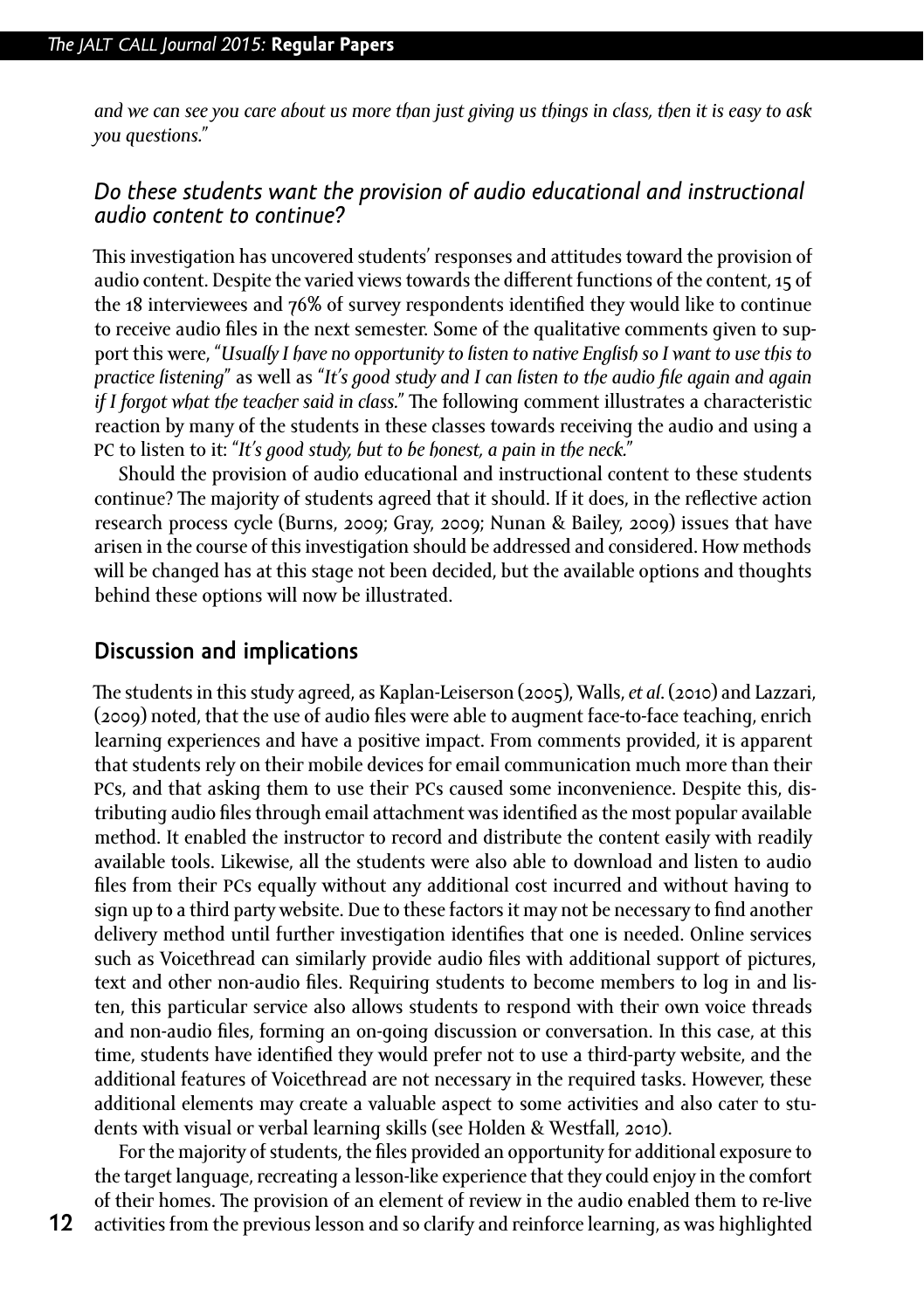in the literature, although this was suggested as unnecessary by several students who had understood lesson content. Providing a timeline of the audio recording would enable these individuals to skip over the review feature and go straight to the instructional content, if they felt it was unnecessary.

As proposed in the literature, the audio files containing pre-class concepts and examples of activities assisted learners in scaffolding and preparation for class activities. This was clearly seen by students as a benefit to their learning experience.

As a method of providing instructions however, nearly half of all students expressed a desire for some textual support to assist in their clarification. How can this textual support be provided without losing the benefits of the audio? It is a distinct possibility that if detailed written instructions are provided in emails students will disregard the audio files and not listen to them. There are several possible solutions to this. First, reduce the speed of the instructor's speech in the audio, which would reduce the authenticity of natural speech. Second, to provide two alternatively worded explanations of the same instructions, but this would increase the length of the audio and could negatively affect students' attention and motivation. Or third, to provide a written glossary of key terms used in the audio within the email message. This use of a glossary of key terms may also positively affect students' recognition of the emails and audio as a language or vocabulary learning device as well as a review and instructional tool. The utilization of any of these methods would also mean that students would still be required to listen to the audio.

Revealed through the research findings it would also be beneficial to assist students in recognizing that emails are a method of communication that can be used with their instructor when they have a question, or are unsure about the contents of the audio. Although it is desirable for students to assist each other with their questions and comprehension, they should know that the option to ask their instructor is available and not be discouraged to use it. To stimulate a dialogue between instructor and student and open up this channel of communication, questions could be posed either in the textual message or in the audio that would require students to respond by email.

#### **Conclusion**

From this study, students have identified that the provision of audio files following and preceding an English language class can have beneficial results. It has also been shown that this audio content can be provided by simple and easy means other than a podcast or third party website. This makes sending audio files a method accessible to a larger number of instructors wishing to add to their students' learning experience.

#### **References**

- Abdous, M., Camarena, M., & Facer, B.R. (2009). mall technology: Use of academic podcasting in the foreign language classroom. *Recall, 20*(1), 1–20.
- Abdous, M, Facer, B.R., & Yen, C-J. (2012). Academic effectiveness of podcasting: A comparative study of integrated verses supplemental use of podcasting in second language classes. *Computers & Education, 58*(1), 43–52.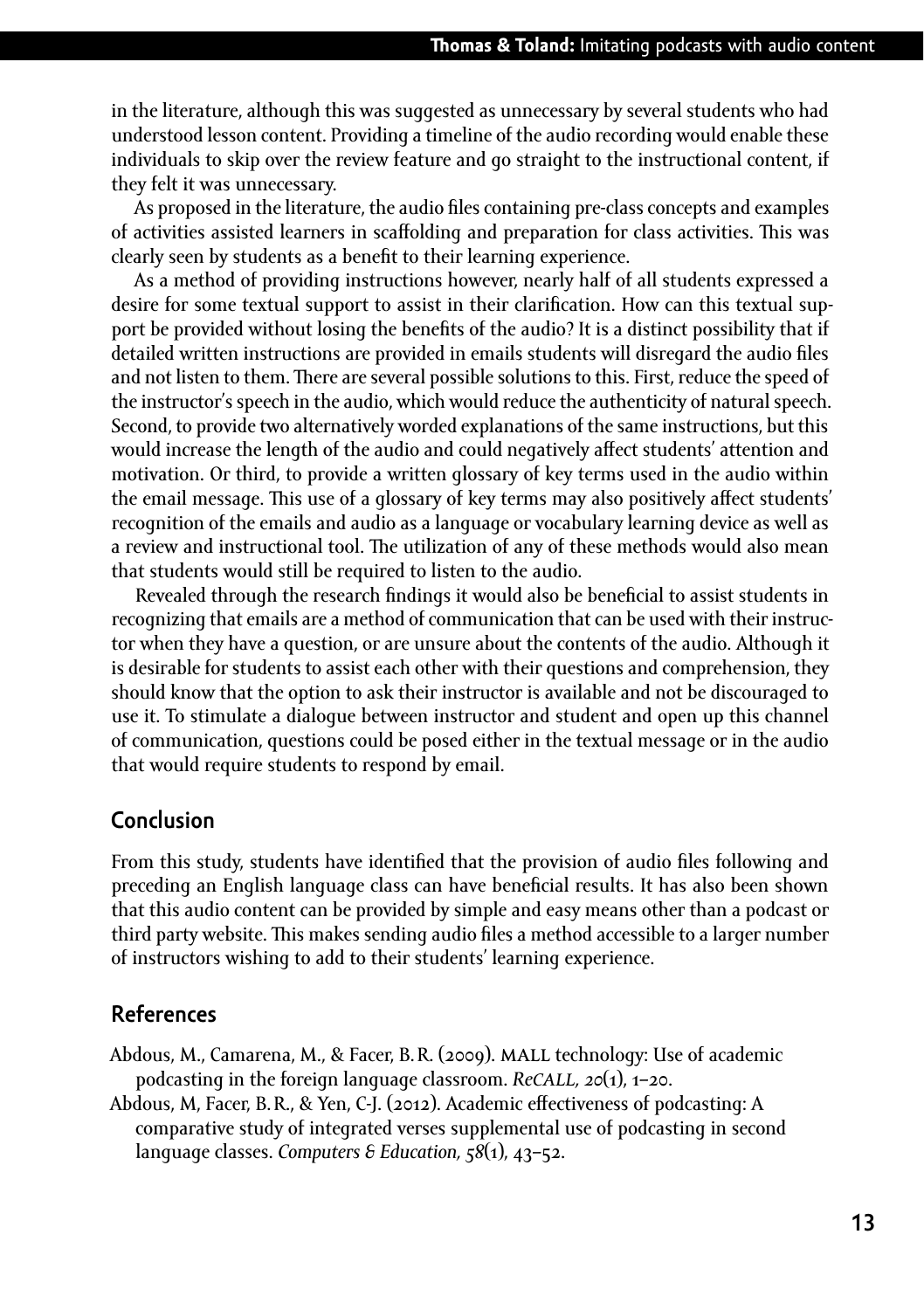- Acquaro, P. & Fadjo, C. (2008). Near-time podcasting: Using iTunes U toincrease academic content distribution. In K. McFerrin, R. Weber, & R. Carlsen (Eds.), *Proceedings of Society for Information Technology and Teacher Education International Conference, 2008*(1), (pp. 2492–2496). Chesapeake, va: Association for the Advancement of Computing in Education (aace). Retrieved from <http://www.editlib.org/p/27588>
- Anzai, Y. (2007). Empowering English learning utilizing podcasts. In T. Bastiaens & S. Carliner (Eds.), *Proceedings of World Conference on E-Learning in Corporate, Government, Healthcare, and Higher Education, 2007*(1), (pp. 10-15). Chesapeake, va: Association for the Advancement of Computing in Education (aace). Retrieved from [http://www.](http://www.editlib.org/p/26289) [editlib.org/p/26289](http://www.editlib.org/p/26289)
- Belanger, Y. (2005). *Duke University iPod first year experience final evaluation report*. Retrieved from http://cit.duke.edu/pdf/reports/ipod\_initiative\_0 4\_05.pdf
- Brannen, J. (2005). Mixing methods: The entry of qualitative and quantitative approaches into the research process. *International Journal of Social Research Methodology, 8*(2), 173–184.
- Burns, A. (2009). *Doing action research in English language teaching: A guide for practitioners*. New York, ny: Routledge.
- Carvalho, A.A., Aguiar, C., & Maciel, R. (2009). A taxonomy of podcasts and application to higher education. In H. Damis, & L. Creanor (Eds.), *Proceedings of Association for Learning Technology "In dreams begins responsibility"- choice, evidence and change, 2009*, (pp. 8–10). Manchester, uk: alt. Retrieved from<http://repository.alt.ac.uk/638/>
- Chan, A., & Lee, M.J. W. (2005). An MP3 a day keeps the worries away:
- Exploring the use of podcasting to address preconceptions and alleviate pre-class anxiety amongst undergraduate information technology students. In D.H.R. Spennemann, & L. Burr (Eds.), *Good practice in practice: Proceedings of the student experience conference*, (pp. 58–70). Wagga Wagga, nsw: Charles Sturt University. Retrieved from [http://](http://citeseerx.ist.psu.edu/viewdoc/summary?doi=10.1.1.115.1023) [citeseerx.ist.psu.edu/viewdoc/summary?doi=10.1.1.115.1023](http://citeseerx.ist.psu.edu/viewdoc/summary?doi=10.1.1.115.1023)
- Chinnery, G.M. (2006). Emerging technologies. Going to the mall: Mobile assisted language learning. *Language Learning and Technology, 10*(1), 9–16.
- Creswell, J.W. (2007). *Qualitative inquiry and research design: Choosing among five approaches* (2nd ed.). Thousand Oaks, ca: Sage Publications.
- Diem, R. (2005). Podcasting: A new way to reach students. *The Language Teacher, 29*(8), 45–46.
- Earp, S., Belanger, Y., & O'Brien, L. (2006, July 24). *Duke digital initiative end of year report.* Retrieved from [http://cit.duke.edu/pdf/reports/ddiEval0506\\_final.pdf](http://cit.duke.edu/pdf/reports/ddiEval0506_final.pdf)
- Fernandez, V., Simo, P., & Sallan, J.M. (2009). Podcasting: A new technological tool to facilitate good practice in higher education. *Computers & Education, 53*(2), 385–392. doi: 10.1016/j.compedu.2009.02.014
- Flyvbjerg, B. (2006). Five misunderstandings about case-study research. *Qualitative Inquiry, 12*(2), 219–245.
- Gray, D.E. (2009). *Doing research in the real world* (2nd ed.). London, uk: Sage Publications Ltd.
- Gribbins, M. (2007). The perceived usefulness of podcasting in higher education: A survey of students' attitudes and intention to use. *Proceedings of the Second Midwest United States Association for Information Systems* Springfield, il May 18–19, 2007. Retrieved from [https://edocs.uis.edu/mgribbin/www/](https://edocs.uis.edu/mgribbin/www/mwais2007paper.pdf)mwais2007paper.pdf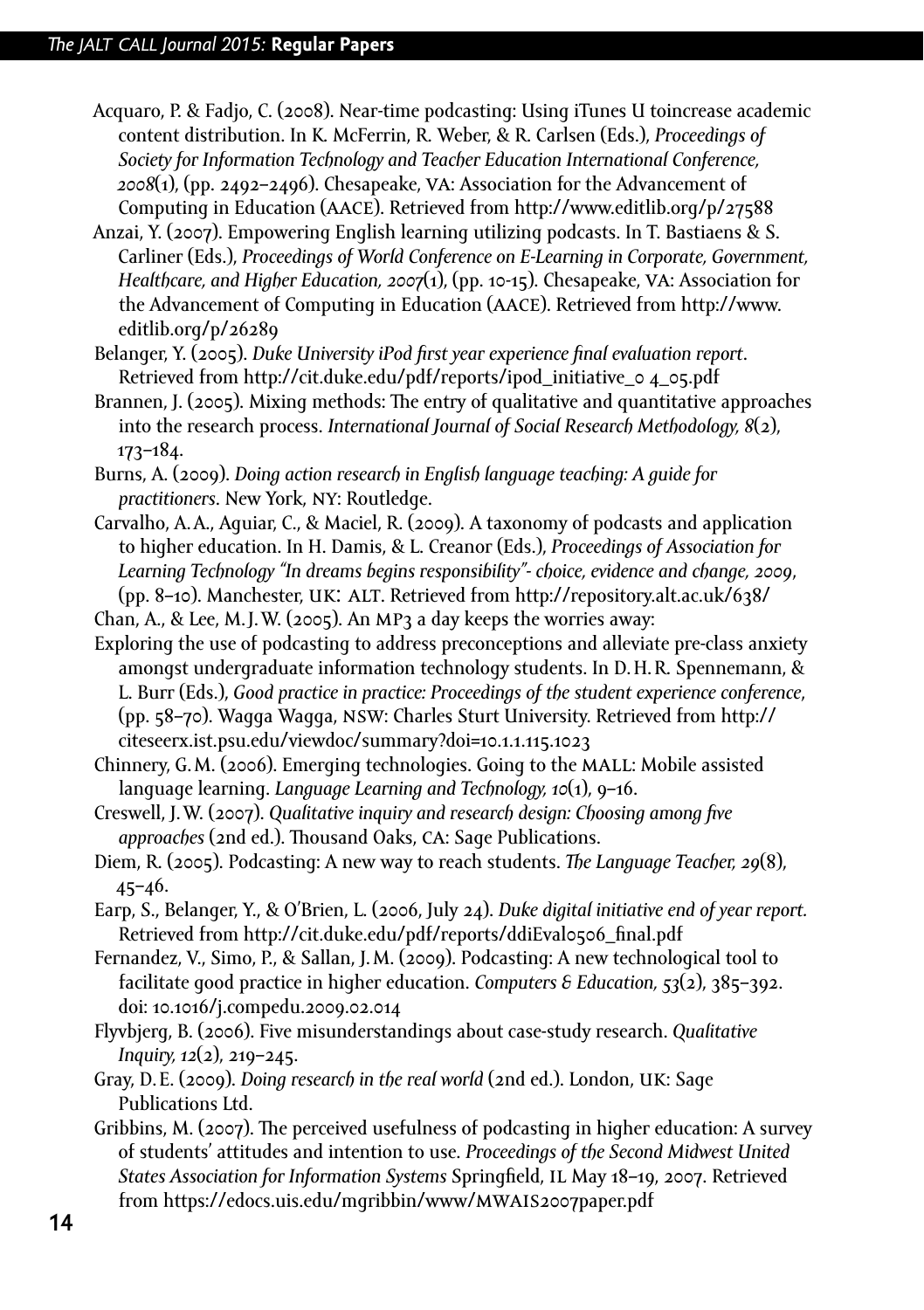- Holden, J.T., & Westfall, P.J.-L. (2010). *An instructional media selection guide for distance learning: Implications for blended learning featuring an introduction to virtual worlds* (2nd ed.). Retrieved from www.usdla.org/assets/pdf.../AIMS GDL%202nd%20Ed. styled\_010311.pdf
- Kaplan-Leiserson, E. (2005). *Trend: Podcasting in academic and corporate learning*. Retrieved from [http://www.astd.org/LC/2005/0605\\_kaplan.htm](http://www.astd.org/LC/2005/0605_kaplan.htm)
- Kemp, P.K., Myers, C.E., Campbell, M.R., & Pratt, A.P. (2010). Student perceptions and the effectiveness of podcasting in an associate degree nursing program. *Teaching and Learning in Nursing, 5*(3), 111–114.
- Kushnir, P.L., Berry, K., Wyman, J., & Salajan, F. (2011). Lecture capture: Good student learning or good bedtime story? An interdisciplinary assessment of the use of podcasts in higher education. In T. Bastiaens & M. Ebner (Eds.), *Proceedings of World Conference on Educational Multimedia, Hypermedia and Telecommunications 2011,* (pp. 3168–3178). Chesapeake, va: Association for the Advancement of Computing in Education (aace). Retrieved from <http://www.editlib.org/p/38309/>
- Larkin, H.E. (2010). "But they won't come to lectures ..." The impact of audio recorded lectures on student experience and attendance. *Australasian Journal of Educational Technology, 26*(2), 238–249.
- Lazzari, M. (2009). Creative use of podcasting in higher education and its effect on competitive agency. Computers & Education,  $52(1)$ ,  $27-34$ .
- Lee, M., & Chan, A. (2007). Reducing the effects of isolation and promoting inclusivity for distance learners through podcasting. *Turkish Online Journal of Distance Education, 8*(1), 85–105.
- Lister, S. (2006, February 26). *Do podcasts justify the lecture method of teaching?* [Web log post]. Retrieved from [http://www.educause.edu/blog/slister/](http://www.educause.edu/blog/slister/DoPodcastsJustifytheLectureMet/165749)  [DoPodcastsJustifytheLectureMet/165749](http://www.educause.edu/blog/slister/DoPodcastsJustifytheLectureMet/165749)
- Lonn, S., & Teasley, S.D. (2009). Podcasting in higher education: What are the implications for teaching and learning? *The Internet & Higher Education, 12*(2), 88–92.
- McCombs, S., & Liu, Y. (2007). The efficacy of podcasting technology in instructional delivery. *International Journal of Technology in Teaching and Learning*, *3*(2), 123–134.
- McCarty, S. (2005). Spoken Internet to go: Popularization through podcasting. *The jalt call Journal*, *1*(2), 67–74.
- McCarty, S. (2007). Window into the classroom: Podcasting an English for professional purposes course. *Osaka Jogakuin Tanki Daigaku Kiyo* [*ojjc* Journal], *36*(1), 1–21. Retrieved from [www.wilmina.ac.jp/ojc/edu/kiyo\\_2006/kiyo\\_2006/kiyo\\_36.../001.pdf](www.wilmina.ac.jp/ojc/edu/kiyo_2006/kiyo_2006/kiyo_36.../001.pdf)
- McGarr, O. (2009). A review of podcasting in higher education: Its influence on the traditional lecture. *Australasian Journal of Educational Technology, 25*(3), 309–321.
- McKinney, D., Dyck, J. L., & Luber, E.S. (2009). iTunes University and the classroom: Can podcasts replace professors? *Computers & Education,* 52(3), 617–623.
- Morgan, D. L. (1998). Practical strategies for combining qualitative and quantitative methods: Applications for health research. *Qualitative Health Research,* 8, 362–376.
- Neuman, D. (2014). Qualitative research in educational communications and technology: A brief introduction to principles and procedures. *Journal of Computing in Higher Education, 26*(1)*,* 69–868.
- Nunan, D., & Bailey, K.M. (2009). *Exploring second language classroom research.* Boston, ma: Heinle Cengage Learning.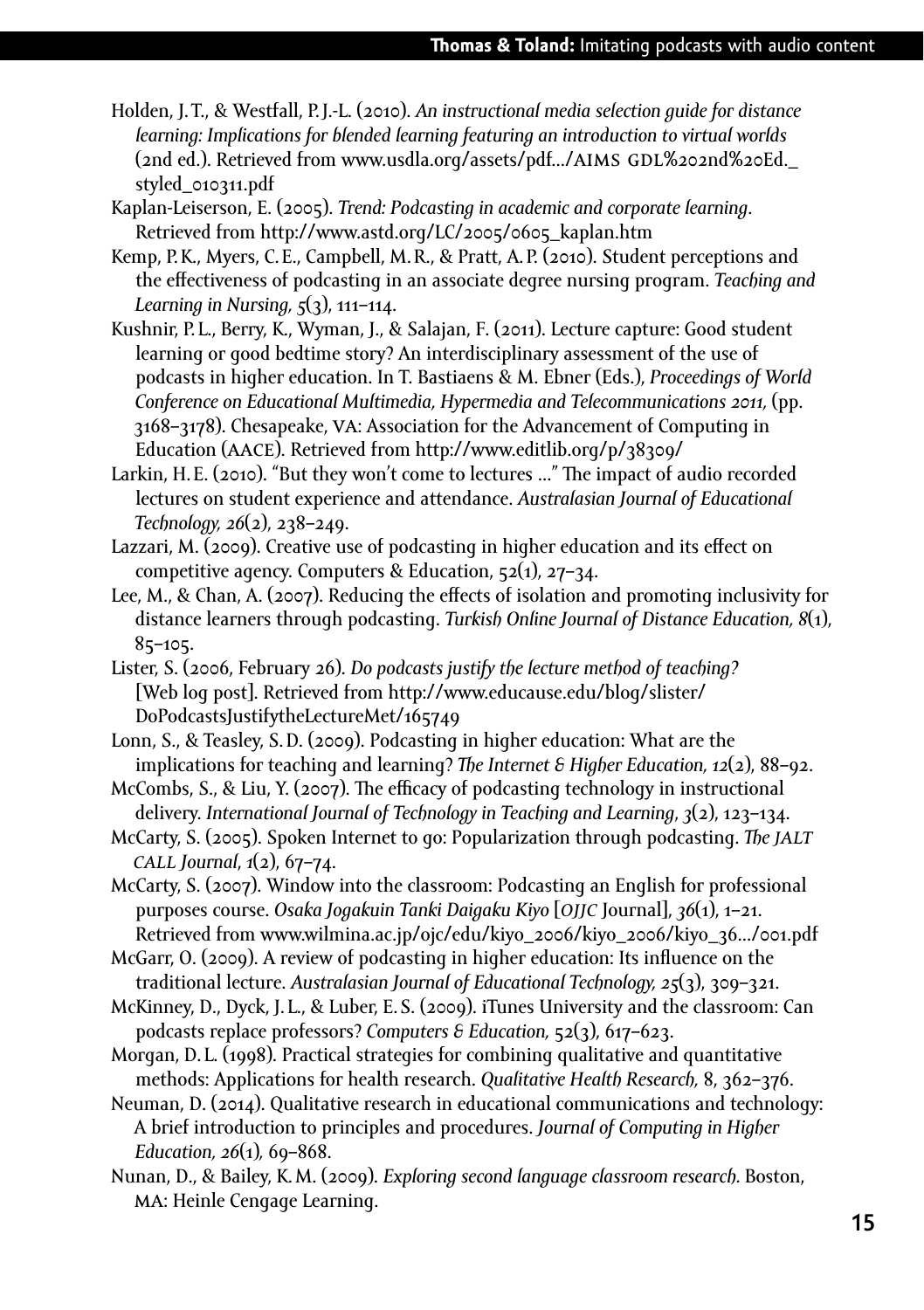- Ogawa, M. (2009). Complementary podcasted and face-to-face lectures: Students' preferences and their perceived future value. In *Proceedings of World Conference on Educational Multimedia, Hypermedia and Telecommunications 2009*, (pp. 427–432). Chesapeake, va: Association for the Advancement of Computing in Education (aace). Retrieved from [www.editlib.org/d/31533/\\_31533.pdf](www.editlib.org/d/31533/_31533.pdf)
- Oliver, B. (2005). Mobile blogging, 'Skyping' and podcasting: Targeting undergraduates' communication skills in transnational learning contexts. *Microlearning, 107*(4), 587–600.
- Pownell, D. (2006). The what, how, and why of podcasting in teacher education. In C. Crawford *et al*. (Eds.), *Proceedings of Society for Information Technology & Teacher Education International Conference 2006*, (pp. 2378–2379). Chesapeake, va: Association for the Advancement of Computing in Education (aace). Retrieved from [http://www.](http://www.editlib.org/p/22429) [editlib.org/p/22429](http://www.editlib.org/p/22429)
- Robson, C. (2002). *Real world research* (2nd ed.). Oxford, uk: Blackwell Publishing Ltd.
- Salmon, G., Nie, M., & Edirisingha, P. (2007). Informal mobile podcasting and learning adaptation (impala). *E-Learning Research Project Report 06/07,* (pp. 1–89). Leicester, uk: Beyond Distance Research Alliance, University of Leicester.
- Schlosser, C.A., & Burmeister, M. L. (2006). *Audio in online courses: Beyond podcasting*. Retrieved from [http://www.nova.edu/~burmeist/audio\\_online.html](http://www.nova.edu/~burmeist/audio_online.html)
- Sloan, S. (2006, March 15). *Edupodder Weblog: Richer learning through podcasting.* Retrieved from [http://weblog.edupodder.com/2006/03/richer-learning-through](http://weblog.edupodder.com/2006/03/richer-learning-through-podcasting.html)[podcasting.html](http://weblog.edupodder.com/2006/03/richer-learning-through-podcasting.html)
- Simons, H. (2009). *Case study research in practice*. London, uk: Sage Publications Ltd.
- Vajoczki, S., Watt, S., Marquis, N., & Holshausen, K. (2010). Podcasts: Are they an effective tool to enhance student learning? A case study. *Journal of Educational Multimedia and Hypermedia, 19*(3), 349–362.
- Walls, S.M., Kucsera, J.V., Walker, J.D., Acee, T.W., McVaugh, N.K., & Robinson, D.H. (2010). Podcasting in education: Are students as ready and eager as we think they are? *Computers & Education*, *54*(2), 371–378.
- Woods, R., & Keeler, J. (2001). The effect of instructor's use of audio e-mail messages on student participation in and perceptions of online learning: a preliminary case study. *Open Learning*, *16*(3), 263–278.
- Yin, R.K. (2009). *Case study research design and methods* (4th ed.). Thousand Oaks, ca: Sage Publications, Inc.
- Zeiller, M. (2009). Supporting a blended learning course by podcasting. In T. Bastiaens *et al*. (Eds.), *Proceedings of World Conference on E-Learning in Corporate, Government, Healthcare, and Higher Education 2009* (pp. 795–803). Chesapeake, va: Association for the Advancement of Computing in Education (aace). Retrieved from [http://www.](http://www.editlib.org/p/32554) [editlib.org/p/32554](http://www.editlib.org/p/32554)

### **Author biodata:**

**Simon Thomas** is an instructor at Osaka Prefecture University. His professional interests are in technology enhanced learning, networked and collaborative learning, and teacher development in these areas.